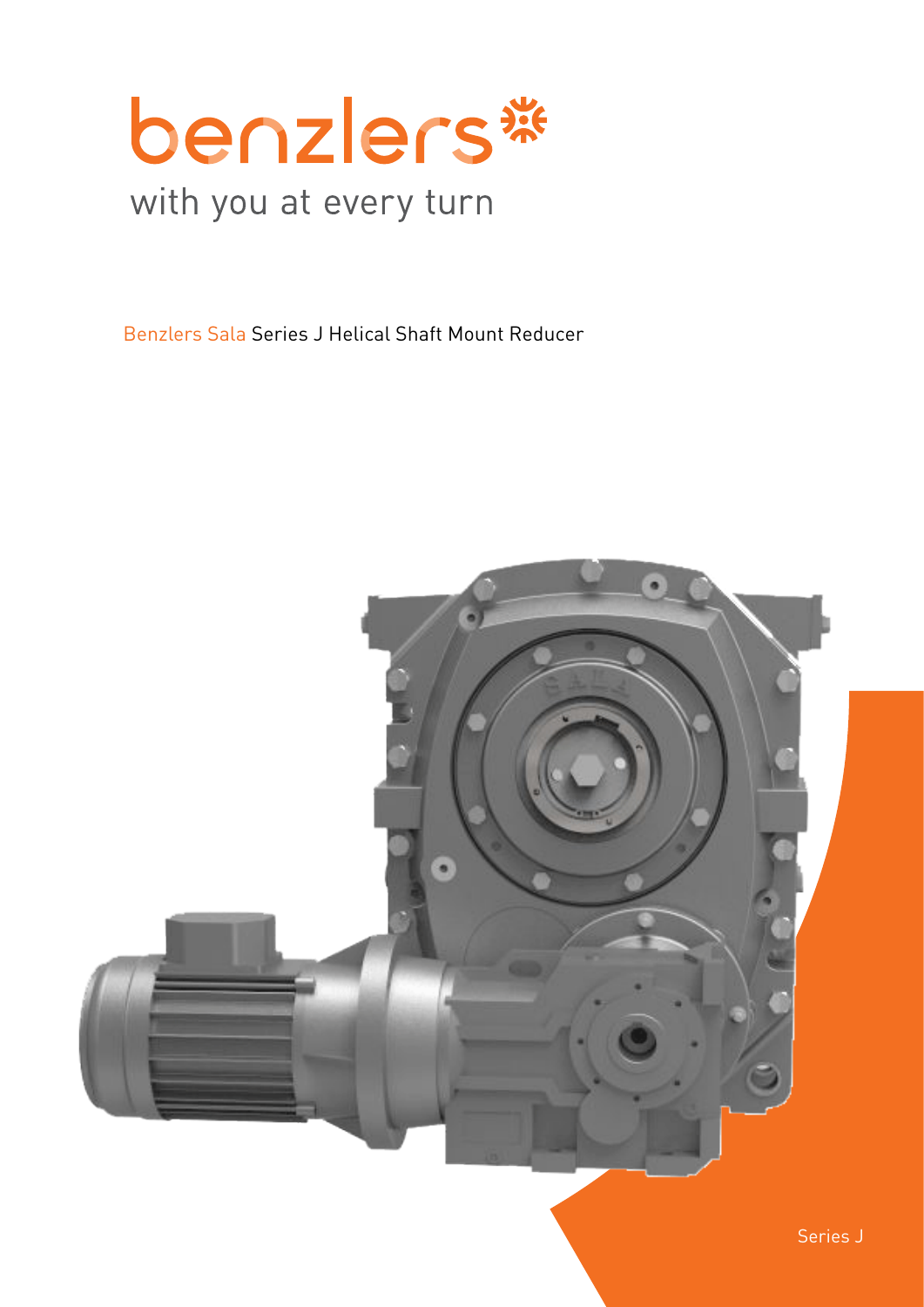## **PRODUCT INFORMATION**

Customised solutions are now available as standard option

Series J Helical shaft mount unit coupled with Series K Bevel-Helical unit get much high ratio for low output speed 0,5rpm

### **Features**

Accepts standard IEC motors, Dimensionally interchangeable with other manufactures, High ratio combinations in double reductions, Motors fitted without modification, Oil tight gear head, Wide range of ratios, Servo motor adapters on request, NEMA motor adapters on request.

#### **Benefits**

Saves cost and efficiency,

Comprehensive range of speeds available by changing only primary kit/motor adapter, Reduces modification required when replacing existing gear unit resulting in cost and time save.



Multi-use kits: Utilising common components between types & Ratios. Full range of features available for all the mounting requirements from series J and series K.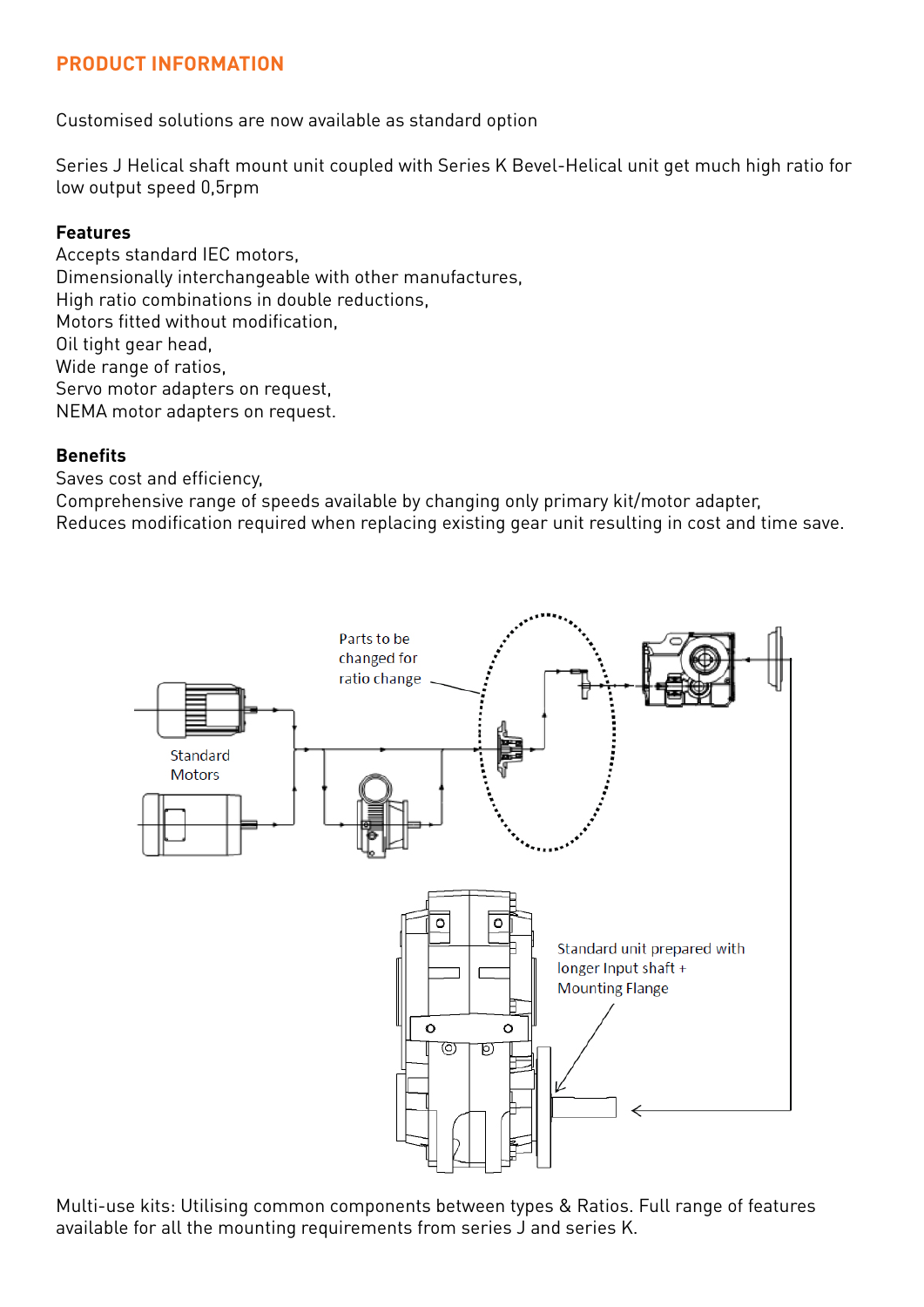# **PRODUCT INFORMATION**

# Max Torque and Final output Speed

|             | Speed (RPM) |       |       |       |  |  |  |  |  |  |
|-------------|-------------|-------|-------|-------|--|--|--|--|--|--|
| <b>UNIT</b> | 3           | 2     |       | 0.5   |  |  |  |  |  |  |
|             |             |       |       |       |  |  |  |  |  |  |
| J52/K0332   | 2900        | 3300  | 4000  |       |  |  |  |  |  |  |
| J72/K0432   | 5000        | 5500  | 6000  |       |  |  |  |  |  |  |
| J100/K0532  | 10000       | 11000 | 12000 | 13000 |  |  |  |  |  |  |
| J110/K0632  | 14157       | 15573 | 16988 | 16988 |  |  |  |  |  |  |
| J125/K0732  | 20270       | 22297 | 24324 | 26351 |  |  |  |  |  |  |
| J140/K0732  | 30700       | 33770 | 36840 | 39910 |  |  |  |  |  |  |
| J160/K0832  | 45504       | 50054 | 54605 | 59155 |  |  |  |  |  |  |



-\* TORQUE ARM LOCATION

### DIMENSION DATA

| UNIT       | A   | AC | B   | D   | E   | Н   | K   | P   | Q   | Q <sub>1</sub> | U   |     | W   | χ   |     | $\overline{ }$ | Wt kg |
|------------|-----|----|-----|-----|-----|-----|-----|-----|-----|----------------|-----|-----|-----|-----|-----|----------------|-------|
| J52/K0332  | 189 | 13 | 107 | 60  | 120 | 108 | 138 | 167 | 63  | 59             | 320 | 160 | 166 | 443 | 251 | 63             | 90    |
| J72/K0432  | 203 | 16 | 138 | 85  | 145 | 12  | 166 | 187 | 71  | 79             | 388 | 200 | 193 | 508 | 280 | 75.5           | 145   |
| J100/K0532 | 286 | 10 | 137 | 100 | 157 | 132 | 180 | 217 | 80  | 219            | 436 | 211 | 238 | 584 | 337 | 94             | 310   |
| J110/K0632 | 330 | 13 | 174 | 10  | 170 | 140 | 197 | 233 | 90  | 229            | 496 | 253 | 284 | 704 | 405 | 112            | 420   |
| J125/K0732 | 375 | 14 | 179 | 125 | 200 | 180 | 214 | 288 | 112 | 265            | 534 | 261 | 319 | 768 | 461 | 126            | 535   |
| J140/K0732 | 388 | 10 | 186 | 140 | 200 | 180 | 262 | 288 | 112 | 265            | 630 | 308 | 340 | 830 | 465 | 88             | 725   |
| J160/K0832 | 428 | 14 | 214 | 160 | 230 | 212 | 297 | 341 | 132 | 330            | 712 | 331 | 390 | 933 | 527 | 87             | 960   |
| J190/K0931 | 461 | 14 | 237 | 190 | 290 | 265 | 332 | 420 | 160 | 355            | 824 | 403 | 453 | 103 | 623 | 136            | 1330  |